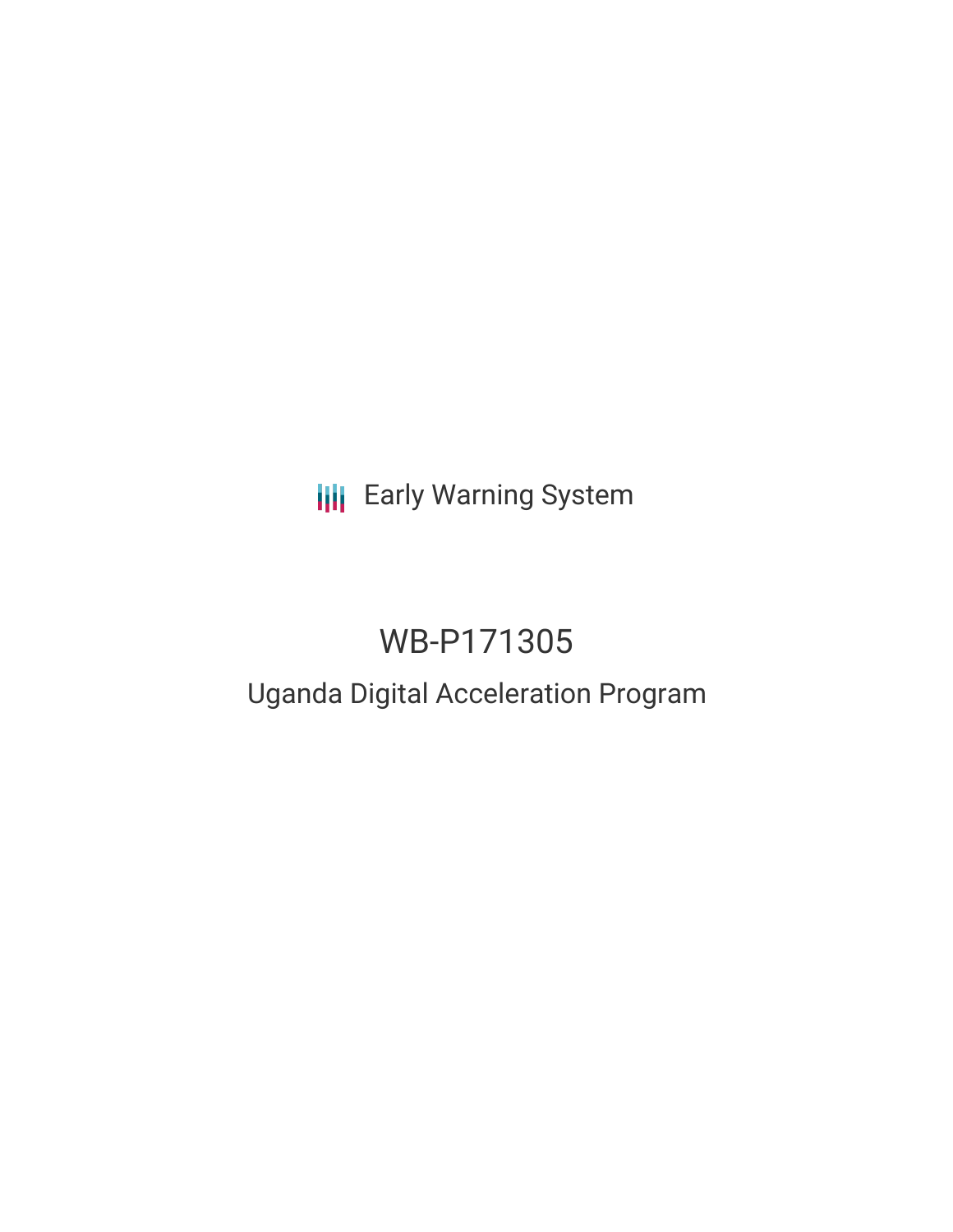

#### **Quick Facts**

| <b>Countries</b>               | Uganda              |
|--------------------------------|---------------------|
| <b>Financial Institutions</b>  | World Bank (WB)     |
| <b>Status</b>                  | Proposed            |
| <b>Bank Risk Rating</b>        | U                   |
| <b>Voting Date</b>             | 2020-05-15          |
| <b>Borrower</b>                | Ministry of Finance |
| <b>Sectors</b>                 | Communications      |
| <b>Investment Amount (USD)</b> | \$200.00 million    |
| <b>Project Cost (USD)</b>      | \$200.00 million    |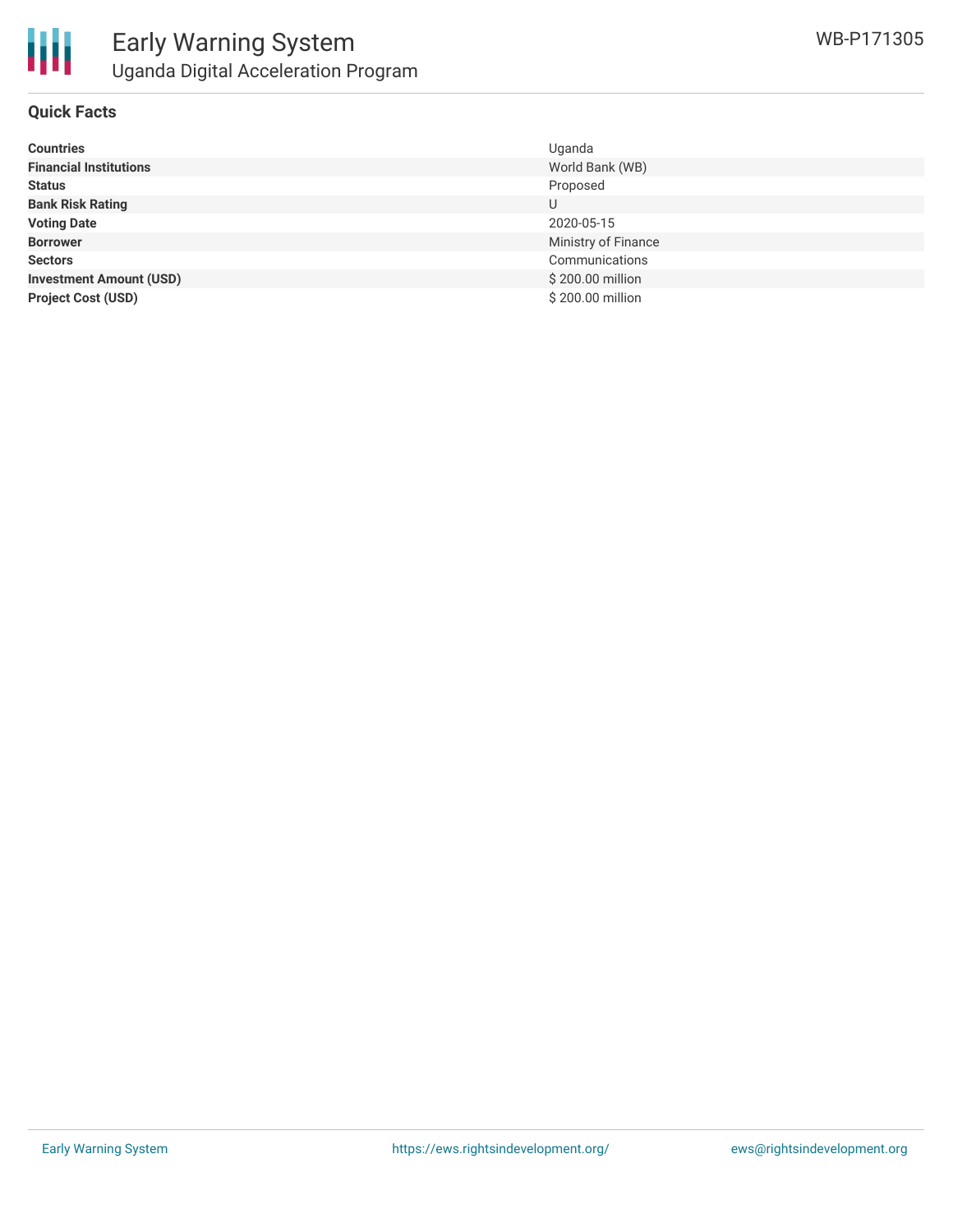

#### **Project Description**

The Project Development Objectives are to expand access to high-speed internet, improve efficiency of digital government services, and strengthen the enabling environment for digital technology adoption.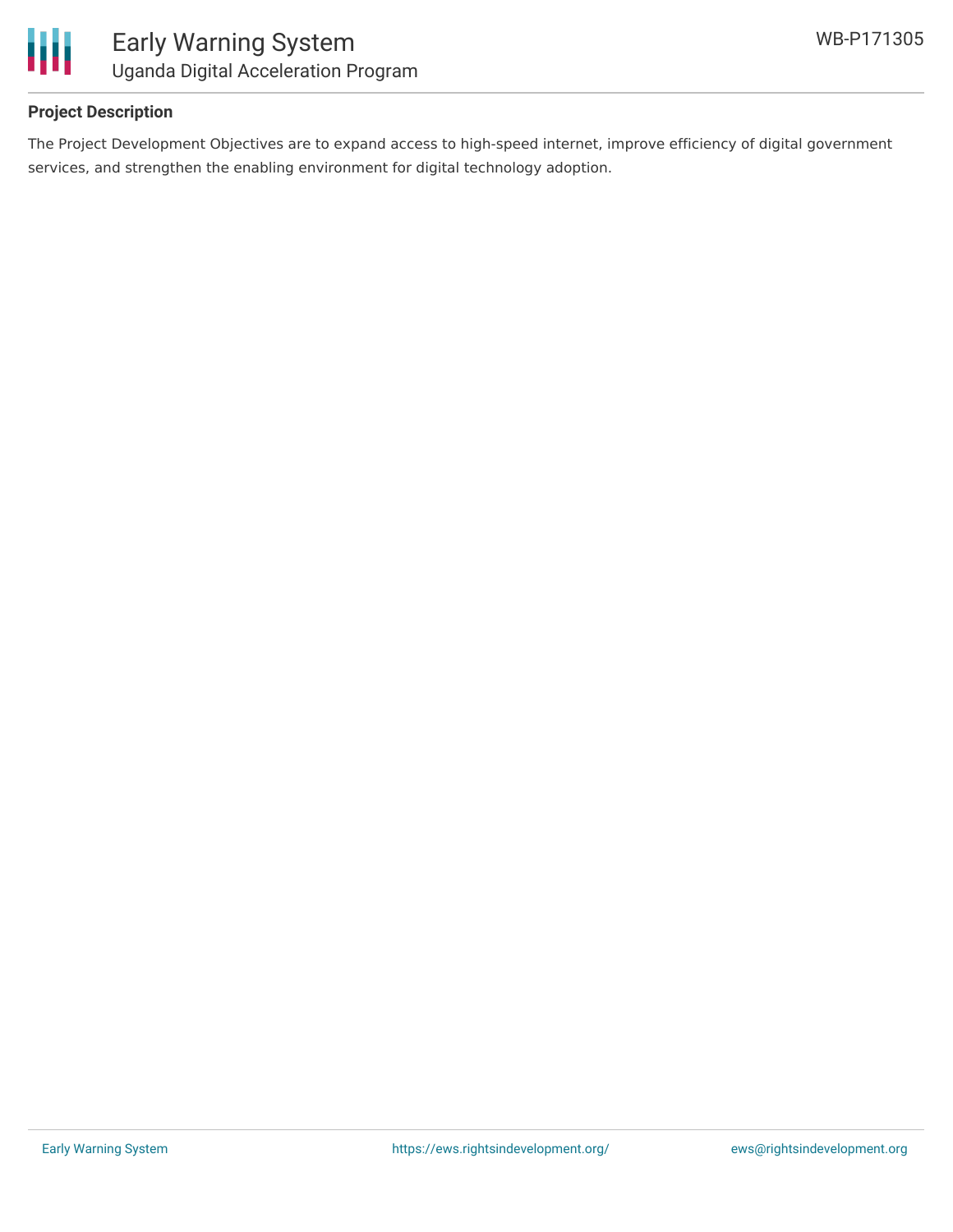

#### **Investment Description**

World Bank (WB)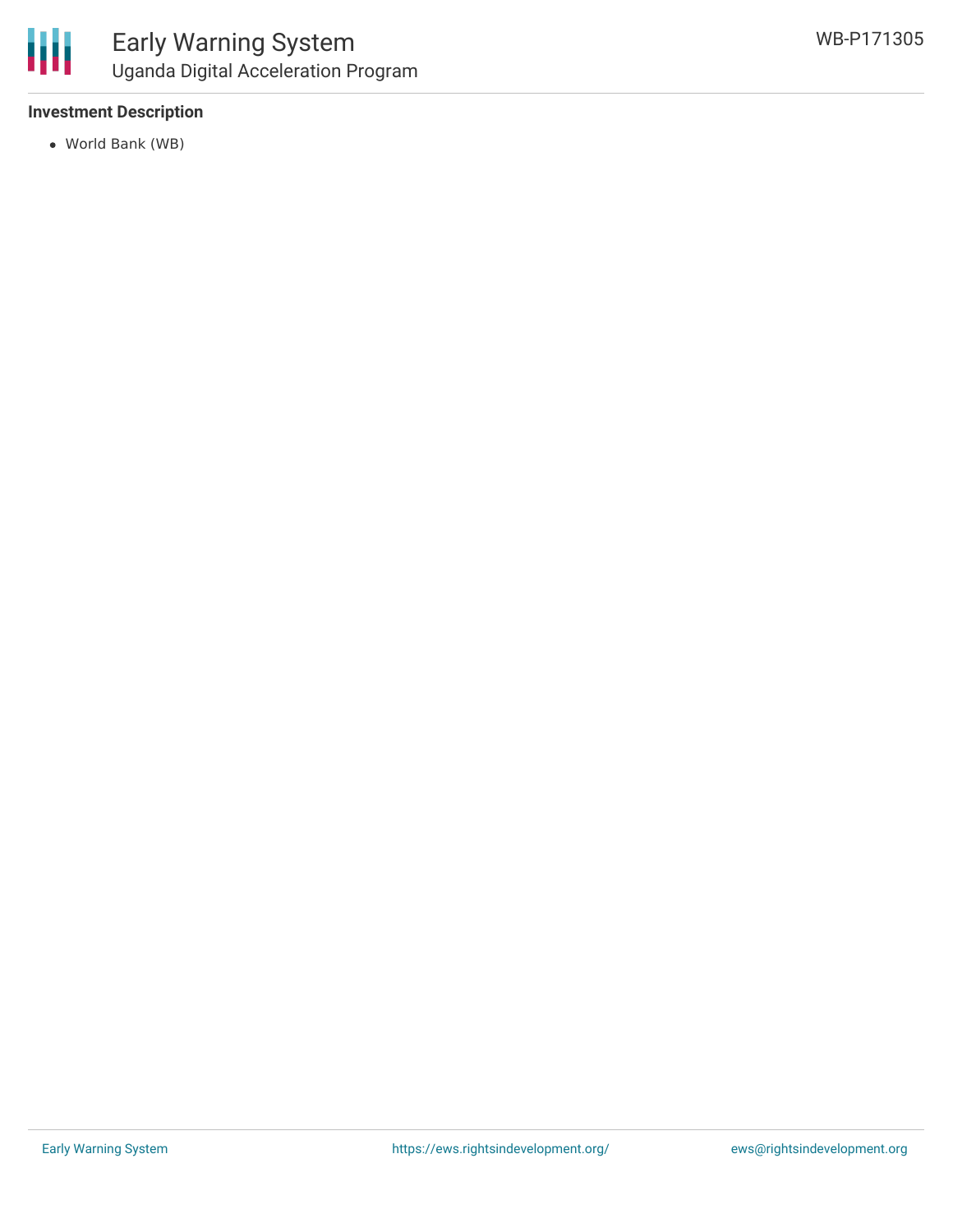

#### **Contact Information**

Ministry of Finance Keith Muhakanizi Permanent Secretary finance@finance..go.ug

ACCOUNTABILITY MECHANISM OF WORLD BANK

The World Bank Inspection Panel is the independent complaint mechanism and fact-finding body for people who believe they are likely to be, or have been, adversely affected by a World Bank-financed project. If you submit a complaint to the Inspection Panel, they may investigate to assess whether the World Bank is following its own policies and procedures for preventing harm to people or the environment. You can contact the Inspection Panel or submit a complaint by emailing ipanel@worldbank.org. You can learn more about the Inspection Panel and how to file a complaint at:

http://ewebapps.worldbank.org/apps/ip/Pages/Home.aspx.